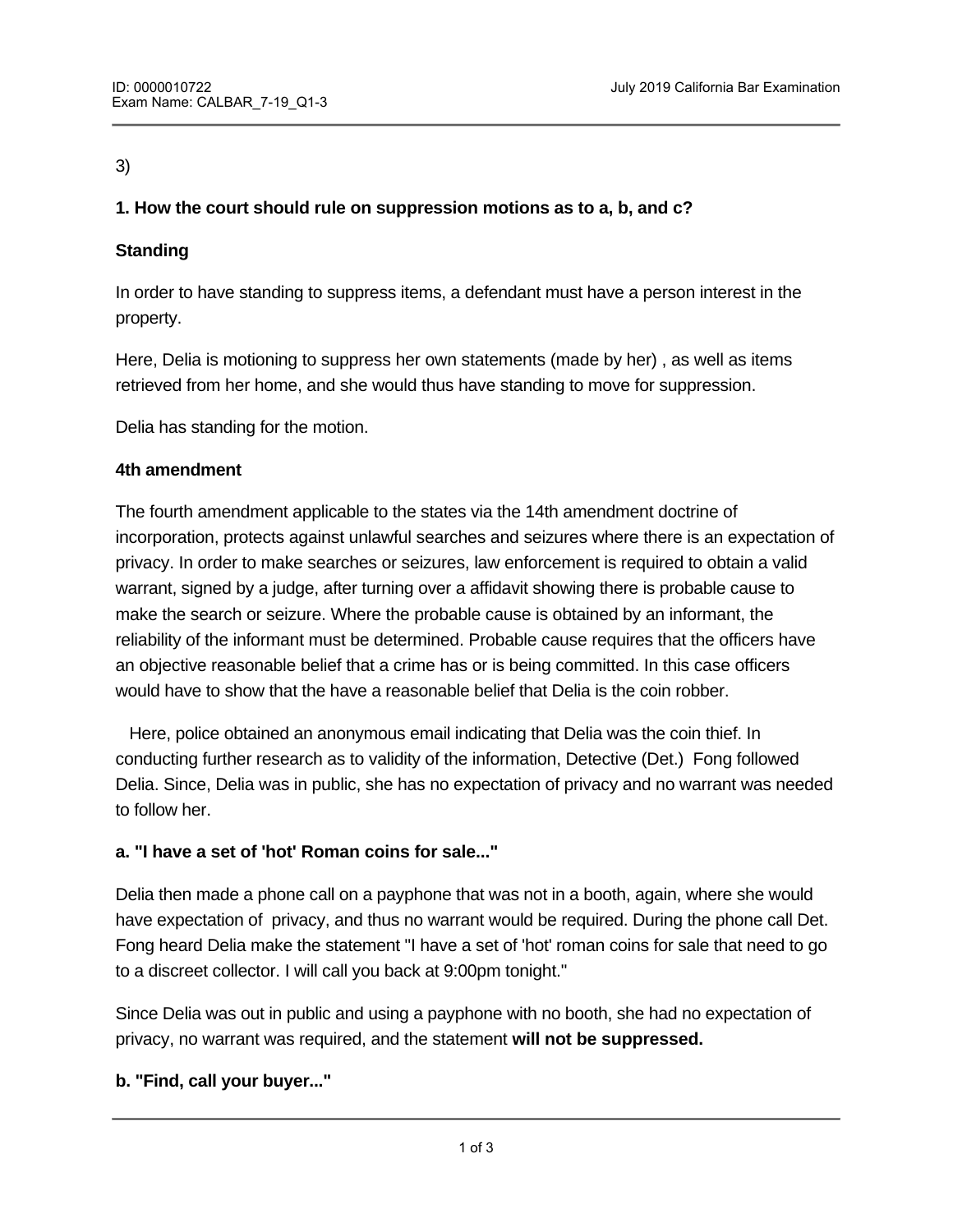#### Use of the "song bird microphone"

 The use of technology or items to enhance the hearing, constitutes a seizure. However, in this case, Det. Fong was using technology that is readily available to the public, he purchased in a pet store. The court would find that the use of such a device would not constitute a seizure, and no warrant would be required just because Det. Fong used the song bird microphone.

#### The deck

 Det. Fong gained access to Nell's deck, under false pretenses, but that would not affect the admissibility of the Delia's statements.

 Det. Fong told Nell, that his deck was needed in order to investigate a terrorist plot and that "lives are at stake," none of which are true. In the event that Delia had not been in public place with no expectation of privacy, this may have affected the outcome of a suppression hearing, however, there is a **warrant exception for** where information would have been **inevitably found.** 

 Here, even a warrant would have been required to hear Delia's statement from Nell's deck, it could have been heard from a public street, and thus inevitably found.

### Same payphone

 As mentioned above, where there is no expectation of privacy, there is no warrant requirement. The fact that Delia against used a public payphone where there was no booth, means that she no expectation of privacy under the 4th amendment, and no warrant was required.

 Even though the microphone was used to hear the statement "fine, call your buyer and let me know if we have a deal or not for the hot coins." would have still been heard if Det. Fong was on the public street. **No warrant was required.** 

## **The statement will not likely be suppressed.**

## **c. The Roman Coins**

The roman coins were found in a search of Delia's home. Delia has a reasonable expectation of privacy in her home. Thus a warrant would be required for the search of her home.

 As stated above a valid warrant must be approved and signed by a judge after a showing a probable cause to search a location. Based on the above conversations, as well as the information from the informant, which was now confirmed to be reliable, Det. Fong put all the

information into an affine and items to be searched and items to be searched and items to be searched and items